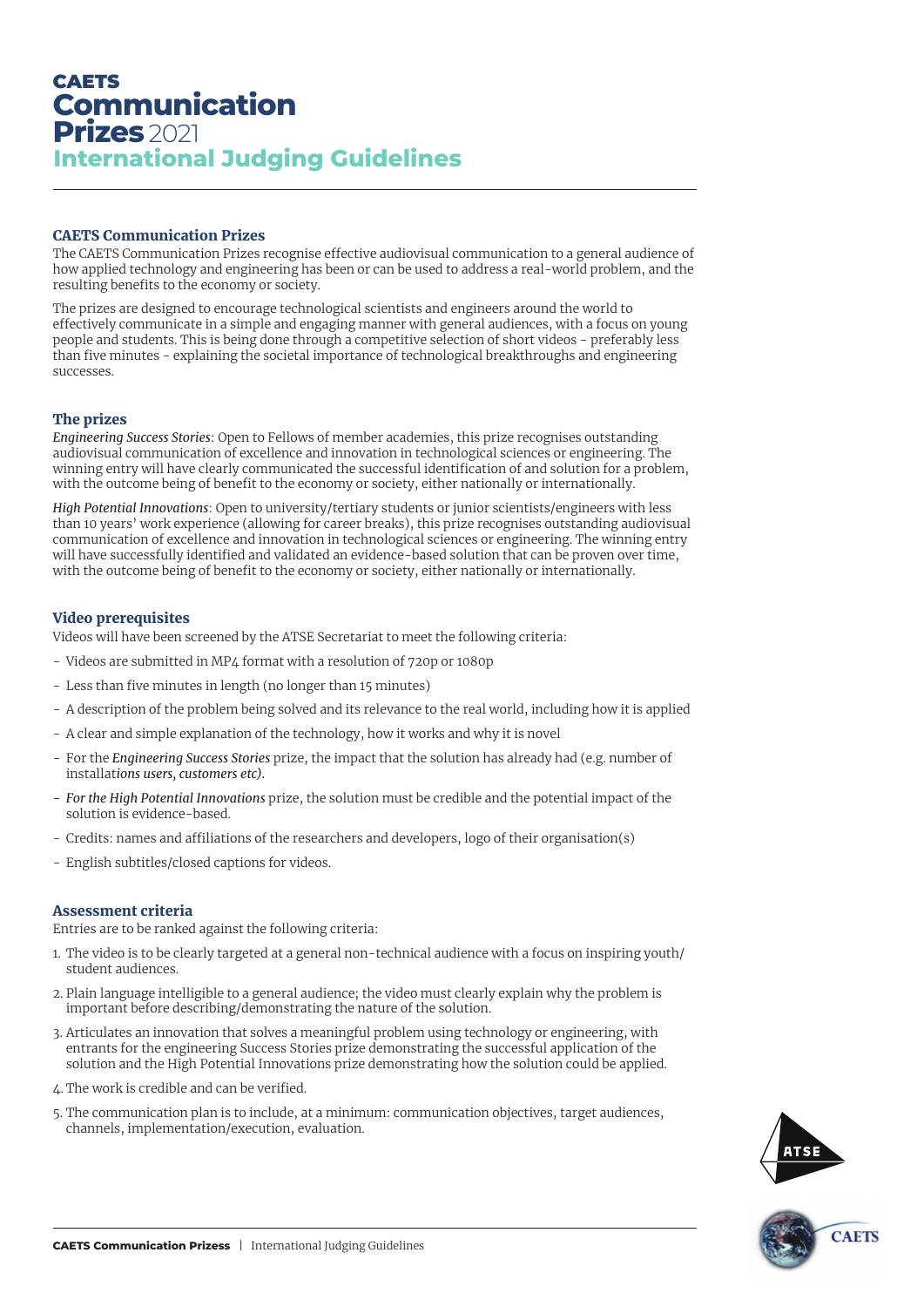# **CAETS Communication Prizes** 2021 **International Judging Guidelines**

# Judging timeline

| Dates        | Days allocated  | Action                                                                                                                                                                                                                                                                                                                                         |
|--------------|-----------------|------------------------------------------------------------------------------------------------------------------------------------------------------------------------------------------------------------------------------------------------------------------------------------------------------------------------------------------------|
| 9 July       | 2 working days  | CAETS Secretariat distributes judging packs to judges.*                                                                                                                                                                                                                                                                                        |
| 12 July      | 5 working days  | Review names of all entrants to identify any conflicts of interest<br>(either actual or perceived). It's important to raise a conflict of<br>interest at this stage to ensure probity and integrity of the whole<br>judging process. A judge will automatically be excluded from<br>judging entrants from their academy membership or country. |
| 19 July      | 10 working days | Judging stage 1: Independent judges review (except for those that<br>you have identified as a conflict of interest) and provide a score<br>out of five and comments for each category                                                                                                                                                          |
| 2 August     | 4 working days  | CAETS Secretariat compile all judges scores and comments<br>and redistribute to all judges.                                                                                                                                                                                                                                                    |
| 6 August     | 5 working days  | Judging stage 2: zoom/teleconference to agree the winners                                                                                                                                                                                                                                                                                      |
| 27 August    | 1 working day   | Absolute deadline for agreement on winners and advise<br><b>CAETS Secretariat</b>                                                                                                                                                                                                                                                              |
| 19 September |                 | Winners announced at annual CAETS meeting in Buenos Aires.                                                                                                                                                                                                                                                                                     |

*\* Judging packs include guidelines and scoresheets for each category*

# Conflict of Interest

There are two categories of conflict of interest that must be declared by judges for the CAETS Communication Prizes at both national and international level.

Material conflict (actual): Covers direct involvement with someone who would benefit from or be disadvantaged by their entry becoming a finalist and/or winner. This could be because the judge holds a personal or professional relationship with the entrant/s (including enmity). This includes being a relative, a recent or current workplace colleague, superior or subordinate, a colleague within a professional association, and/or a contributor to the achievements that are the subject of the entry. A real conflict may arise if a judge has a significant financial interest in the organisation for which an entrant is working, or financial investment in the work being represented by the entrant.

Apparent (perceived) or potential conflict: Where there is a connection, for example where an entrant is a past workplace colleague (at least more than one year previously), or belongs to the same organisation without any active professional association with the judge (for example, where the entrant works in a faculty of a university and the judge works for another faculty and and has no professional association). A potential conflict of interest may also arise if an entrant has a prospective future employment with a judge.